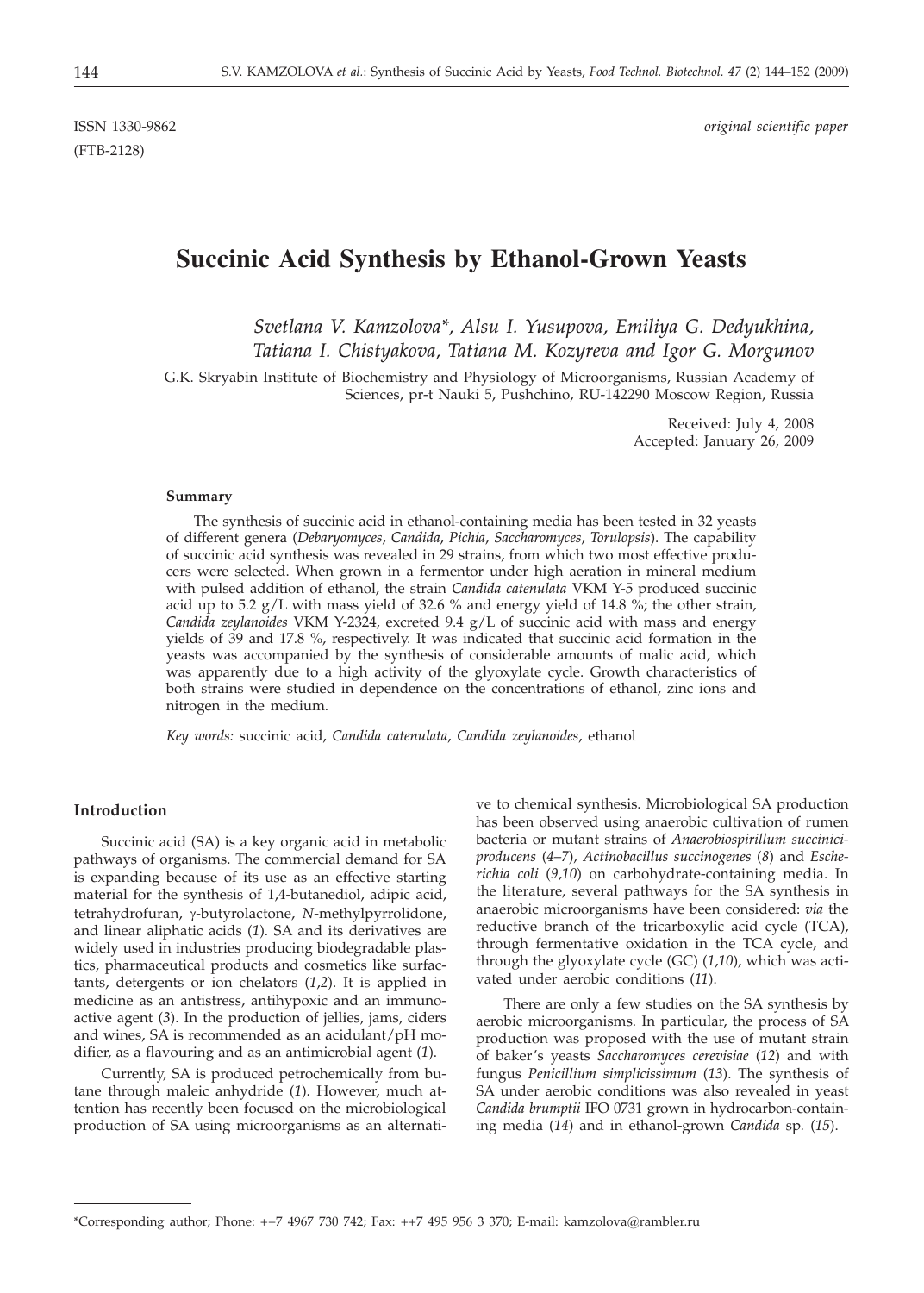Ethanol as the substrate for the microbial production of SA possesses some advantages over other possible carbon sources. First, ethanol can be produced from renewable resources (sugar cane, sugar beet, corn, or lignocellulose). Second, this substrate facilitates the isolation and purification of SA because of the low content of by-products produced. Third, the products manufactured from ethanol are permissible for usage in the food industry and medicine. Many yeasts of genera *Candida*, *Hansenula*, *Rhodosporidium* and *Endomycopsis* are able to assimilate ethanol with high rates of conversion and produce valuable metabolites (citric, *threo*-D(*S*)-(+)-isocitric and a-ketoglutaric acids) (*15*).

In this paper, the screening of SA-producing yeasts of different genera (*Debaryomyces*, *Candida*, *Pichia*, *Saccharomyces, Yarrowia* and *Torulopsis*) grown in ethanol-containing media under aerobic conditions was performed and the effect of medium composition on the growth of selected strains was studied. The choice of yeast organisms for biosynthesis of SA was motivated by higher biomass accumulation, faster carbon conversion and product formation, as well as greater tolerance to metal ions, thus allowing the use of less refined substrates.

## **Materials and Methods**

## *Organisms*

Screening of SA producers was carried out among 32 natural yeast strains belonging to the genera *Debaryomyces, Candida*, *Pichia, Saccharomyces, Yarrowia* and *Torulopsis*, which were obtained from the All-Russia Collection of Microorganisms (VKM) and the collection of the Laboratory of Aerobic Metabolism of Microorganisms of the Institute of Biochemistry and Physiology of Microorganisms, Russian Academy of Sciences, Pushchino, Russia. The strains were maintained at  $4^{\circ}$ C on agar slants with *n*-alkanes as the carbon source.

### *Chemicals*

All chemicals and enzymes were purchased from Sigma-Aldrich (USA) or Boehringer Mannheim (Germany). Ethanol was purchased from the Kazan Ethanol Processing Company (Russia) and used as a carbon source.

## *Cultivation*

To select SA producers, strains were cultivated on an orbital shaker at (130 $\pm$ 10) rpm and (28 $\pm$ 1) °C for 48–72 h under nitrogen limitation in 20-mL flasks with 5 mL of the Reader medium containing (in  $g/L$ ): MgSO<sub>4</sub>. 7H<sub>2</sub>O 0.7, Ca(NO<sub>3</sub>)<sub>2</sub> 0.4, NaCl 0.5, KH<sub>2</sub>PO<sub>4</sub> 1.0, K<sub>2</sub>HPO<sub>4</sub> 0.1, and Burkholder trace element solution with slight modifications (in mg/L):  $I^-$  0.1,  $B^+$  0.01,  $Fe^{2+}$  0.05,  $Zn^{2+}$ 0.04, Mn<sup>2+</sup> 0.01, Cu<sup>2+</sup> 0.01 and Mo<sup>2+</sup> 0.01 (16). Concentration of  $(NH_4)_2SO_4$  was 0.1 g/L to provide for nitrogen--limitation conditions. The final concentration of ethanol of 5 g/L was added into flasks periodically, as required. The mixture of vitamins contained (in  $mg/L$ ): thiamine--HCl 0.5, biotin 0.02, pantothenate 0.5, inosite 10, nicotinate 1.0 and pyridoxine 0.5. Since growth was followed by a decrease in pH of the medium, in order to maintain

the medium at pH=4.5–5.5, 10 % KOH was periodically added using pH paper strips.

To study the growth parameters and SA production, the selected strains *Candida catenulata* VKM Y-5 (syn. *Candida catenulata* Diddens et Lodder, *Candida brumptii* Langeron et Guerra) and *Candida zeylanoides* VKM Y-2324 were cultivated in 750-mL flasks with 50 mL of the medium, or in a 10-litre ANKUM-2M fermentor (SKB, Pushchino, Russia) with an operating volume of 5 L. The medium contained (in  $g/L$ ): MgSO<sub>4</sub>·7H<sub>2</sub>O 1.4, NaCl 0.5,  $Ca(NO_3)_2$  0.8, KH<sub>2</sub>PO<sub>4</sub> 2.0, K<sub>2</sub>HPO<sub>4</sub> 0.2, and Burkholder trace element solution. The mixture of vitamins contained 1.0 mg/L of thiamine-HCL and 0.1 mg/L of biotin. Concentrations of ethanol, zinc ions, and nitrogen were varied as indicated in the text. Fermentation conditions were maintained automatically at the constant level: temperature (28±0.5) °C, pH=(5.5±0.1) was adjusted with 5–15 % KOH, dissolved oxygen fraction  $(pO<sub>2</sub>)$  was 80 % (from air saturation), agitation was 800 rpm. Pulsed addition of ethanol was performed as the  $pO<sub>2</sub>$  value increased by 5 % indicating a decrease in respiratory activity of cells due to the total consumption of carbon sources. Cultivation was performed as indicated in the text.

#### *Measurement techniques*

Yeast growth was followed by measuring the absorbance of the culture at 540 nm with a Spekol 221 spectrophotometer (Carl Zeiss, Jena, Germany). The dry biomass was estimated from the absorbance of the cell suspension using a calibration curve.

Ethanol concentration was determined by gas-liquid chromatography on a Chrom-5 chromatograph (Laboratorni Pristoje Praha, Czech Republic) with a flame- -ionization detector using a glass column (200×0.3 mm) packed with 15 % Reoplex-400 on Chromaton N-AW (0.16–0.20 mm) at a column temperature of 65  $°C$ ; argon was used as a carrier gas.

Concentration of ammonium was determined potentiometrically with an Ecotest-120 ionometer (Econix, Russia) using an Ekom-NH4 electrode (Econix, Russia).

To analyze organic acids, the culture broth was centrifuged (8000×g, 20 °C, 3 min); then 1 mL of the supernatant was diluted with an equal volume of 8  $\%$  HClO<sub>4</sub> and the concentration of organic acids was measured by HPLC (LKB, Sweden) on an Inertsil ODS-3 reversed- -phase column (250×4 mm, Elsiko, Russia) at 210 nm; 20 mM phosphoric acid were used as a mobile phase with the flow rate of 1.0 mL/min; the column temperature was maintained at 35 °C. Quantitative determination of organic acids was carried out using calibration curves constructed with the application of succinic, citric, *threo-* -D(*S*)-(+)-isocitric, a-ketoglutaric, acetic, maleic, aconitic and fumaric acids (Boehringer Manheim, Germany) as standards. Additionally, SA was analysed enzymatically using biochemical kit (Boehringer Mannheim/R-Biopharm, Germany).

Mass cell yield  $(Y_{X/S})$  (in %) was calculated as follows:

$$
Y_{x/s} = X/S \cdot 100 \qquad \qquad \frac{1}{}
$$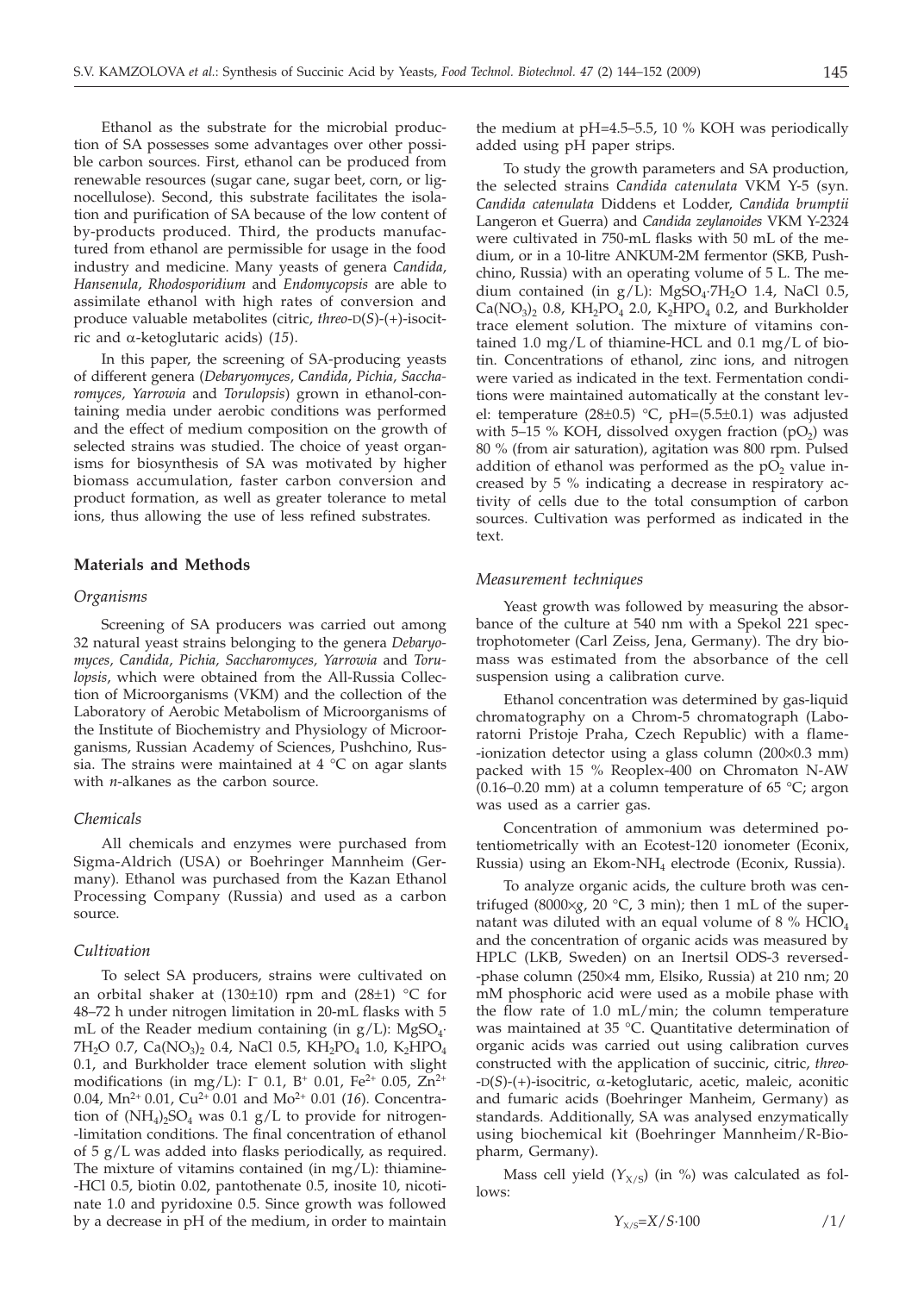where *X* is the total amount of biomass in the culture liquid at the end of exponential growth (in g/L), and *S* is the total amount of ethanol consumed (in  $g/L$ ).

The SA mass yield  $(Y_{SA})$  (in %) was calculated as follows:

$$
Y_{SA} = SA/S \cdot 100 \qquad \qquad /2/
$$

where *SA* is the total amount of succinic acid in the culture liquid at the end of fermentation (in g/L), *S* is the total amount of ethanol consumed during the cultivation (in  $g/L$ ).

Energy yield of SA from ethanol  $(\eta_{SA})$  estimates a fraction of energy content of the substrate (ethanol) which is incorporated into succinic acid. It was calculated on the basis of mass and energy balance theory (*17*,*18*).

#### *Isocitrate lyase assay*

Ethanol-grown cells were centrifuged (3000×g, 10 min, 4 °C), washed with 100 mM phosphate buffer (pH=  $=$  7.4), centrifuged at 3000 $\times$ g (10 min, 4 °C) and used to prepare 10 % suspension in the same buffer (pH=7.4) containing 1 mM EDTA. Cells were disintegrated with Ballotini<sup>TM</sup> glass beads (BDH Chemicals Ltd, UK;  $d=$  $=150-250 \mu$ ) on a planetary mill for 3 min at 1000 rpm (0 °C). The homogenate obtained was centrifuged (5000´*g*, 30 min,  $4 \degree C$ ), and the supernatant was used for determining the activity of isocitrate lyase (EC 4.1.3.1).

The activity of isocitrate lyase was measured using the method described by Dixon and Kornberg (*19*). The reaction mixture contained monopotassium salt of *threo*- -D(*S*)-(+)-isocitric acid 4 mM, phenylhydrazine-HCl 8 mM, cysteine-HCl  $4 \text{ mM}$ , MgCl<sub>2</sub> 10 mM and potassium phosphate buffer 75 mM (pH=6.85).

The amount of enzyme catalyzing the conversion of 1 umol of substrate per min was taken as the unit of enzyme activity (U). The enzyme activity was expressed as units per mg of protein (U/mg protein). Protein amount in the cell-free extract was determined by the Bradford method (*20*).

All the data presented are the means of three experiments and two measurements for each experiment. Standard deviations were also calculated (SD<10 %).

## **Results and Discussion**

#### *Screening of SA-producing yeasts*

Screening of SA-producing yeasts was performed among 32 natural yeast strains belonging to the genera *Debaryomyces, Candida*, *Pichia, Saccharomyces, Yarrowia* and *Torulopsis*. It had been found earlier that the main condition for the production of citric, *threo*-D(*S*)-(+)-isocitric and other organic acids by yeasts includes limitation of cell growth by mineral components (nitrogen, sulphur, or phosphates) under the excess of carbon source (*15*). Therefore, in this study, yeast cultivation was performed under nitrogen limitation of cell growth. Biomass and the composition of the excreted products were determined only after complete consumption of ammonium sulphate from the medium and the transition of the culture from unlimited exponential growth phase to the

growth retardation (at 48–72 h of cultivation). The data for acid production as the mass fraction of acid produced by 1 g of cells are presented in Table 1. Nitrogen deficiency in ethanol-containing medium resulted in the synthesis of a number of metabolites (SA, acetic, citric, *threo*-D(*S*)-(+)-isocitric, a-ketoglutaric, malic and fumaric acids, and others). The excretion of metabolites was found in all 32 tested strains. It should be noted that the excretion of organic acids into the medium was not revealed under unlimited growth (in the exponentional growth phase) in all studied strains. Among the studied yeasts, 18 strains produced lower mass fraction of SA ( $\leq 0.1$  g/g cell), 9 strains produced SA from 0.1 to 0.5 g/g cell and two strains produced SA over 1.0  $g/g$  cell. Earlier, the synthesis of SA under aerobic conditions had been revealed only in *Candida brumptii* IFO 0731 grown in hydrocarbon-containing media (*14*).

Based on the results in Table 1 and literature data, we can suggest that different kinds of yeast with various carbon sources indicate different response to the nitrogen limitation. In our case, of the 32 studied strains, 29 were capable of producing SA  $(0.07-1.5 \text{ g/g cell})$  when grown on ethanol-containing medium under nitrogen deficiency. Recent reports for similar types of fermentations have demonstrated that the nitrogen deficiency stimulated the biosynthesis of other secondary metabolites such as citric and *threo*-D(*S*)-(+)-isocitric acids and microbial lipids (*21*–*23*). It was revealed that the depletion of nitrogen induced repression of NAD(+)-dependent isocitrate dehydrogenase (*22*,*24*) due to the decrease in the content of AMP and increase in the NADH/ NAD<sup>+</sup> ratio in the cells (24), and this event resulted, presumably, in the production of citric acid in view of the fact that citric acid formed in TCA can be excreted from the yeast cell rather than being metabolised through the TCA cycle. The widespread distribution of the SA synthesis among different species of yeasts that we observed seems to be due to the use of ethanol as a carbon source.

Possible metabolic pathways of SA production from ethanol by aerobic yeasts are shown in Fig. 1. The oxidation of ethanol to acetaldehyde is catalyzed by NAD-dependent alcohol dehydrogenase (EC 1.1.1.1), after which NAD-dependent aldehyde dehydrogenase (EC 1.2.1.2) catalyzes its oxidation to acetate and then acetate is transformed into acetyl-CoA, the main substrate of TCA (*25*,*26*). High activities of the TCA enzymes, including citrate synthase (EC 4.1.3.7), aconitate hydratase (EC 4.2.1.3), NAD-isocitrate dehydrogenase (EC 1.1.1.41) and low activity of succinate dehydrogenase (EC 1.3.99.1) are necessary for intensive SA production in view of the fact that SA formed in the TCA cycle can be excreted from the yeast cell rather than being metabolized through the TCA cycle. Moreover, the assimilation of ethanol involves the functioning of GC (*23*); in this case, unlike the TCA cycle, isocitrate is converted into glyoxylate and succinate by isocitrate lyase (EC 4.1.3.1.). The shortcut cycle is completed by the formation of malate from glyoxylate and acetyl-CoA.

Thus, the synthesis of SA in aerobic yeasts grown on ethanol can occur not only *via* the TCA but also through the GC that provides the metabolic flexibility of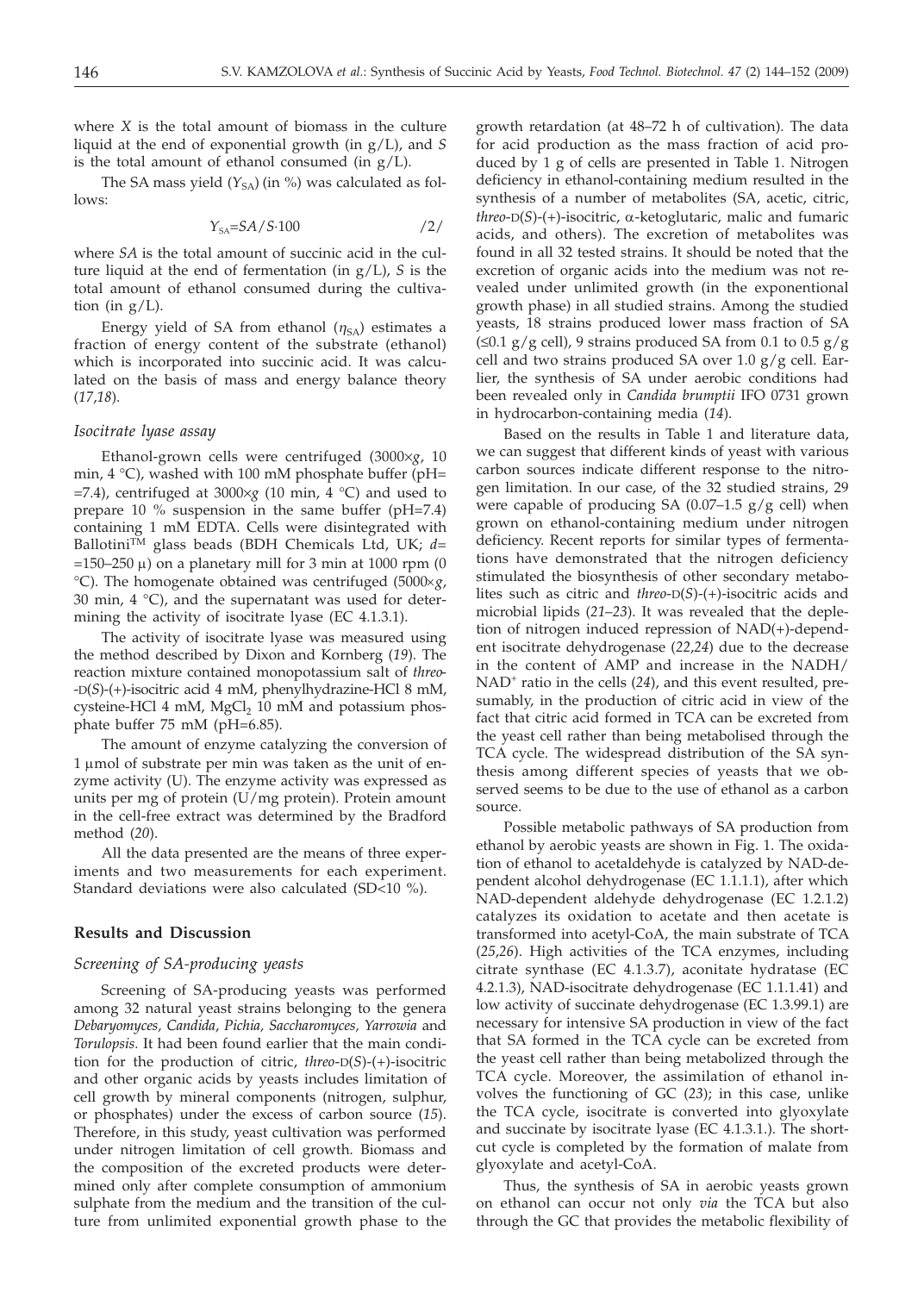|                                     | $w(\text{acid})$<br>g/g cell |                |                  |                |                                                                                    |                |      |
|-------------------------------------|------------------------------|----------------|------------------|----------------|------------------------------------------------------------------------------------|----------------|------|
| Strain                              | SА                           |                |                  |                | Acetic acid Citric acid Isocitric acid α-Ketoglutaric acid Malic acid Fumaric acid |                |      |
| Debaryomyces hansenii               | 0.10                         | 0.1            | $\mathbf{0}$     | $\overline{0}$ | 0.1                                                                                | 0.1            | 0.10 |
| Candida catenulata VKM Y-5          | 1.50                         | 0.1            | 0.2              | 0.3            | 0.3                                                                                | 0.6            | 0.08 |
| C. mycoderma VKM Y-240              | 0.10                         | 0.1            | $\mathbf{0}$     | 0              | 0.3                                                                                | 0.1            | 0.08 |
| C. rugosa VKM Y-67                  | $\boldsymbol{0}$             | 0.1            | 0.1              | 0.01           | 4.2                                                                                | $\overline{0}$ | 0.07 |
| C. paludigena VKM Y-2443            | 0.40                         | $0.5\,$        | $\overline{0}$   | $\overline{0}$ | 0.5                                                                                | 0.3            | 0.07 |
| C. utilis VKM Y-74                  | 0.42                         | 0.1            | 1.0              | 0.1            | 0.3                                                                                | 0.45           | 0.10 |
| C. utilis 766                       | 0.10                         | 0.1            | $\mathbf{0}$     | 0.1            | 0.5                                                                                | 0.1            | 0.12 |
| C. zeylanoides VKM Y-6              | 0.50                         | 0.45           | $\boldsymbol{0}$ | 0.1            | 0.5                                                                                | 0.5            | 0.13 |
| C. zeylanoides VKM Y-14             | 0.10                         | 0.1            | $\boldsymbol{0}$ | 0.1            | 0.4                                                                                | 0.1            | 0.10 |
| C. zeylanoides VKM Y-2324           | 1.20                         | 0.1            | $\boldsymbol{0}$ | 0.1            | 0.3                                                                                | 0.8            | 0.08 |
| C. zeylanoides VKM Y-1543           | 0.10                         | 0.1            | $\boldsymbol{0}$ | 0.1            | 0.3                                                                                | 0.4            | 0.07 |
| C. zeylanoides VKM Y-2595           | 0.43                         | 0.1            | $\mathbf{0}$     | 0.1            | 0.5                                                                                | 0.3            | 0.06 |
| C. valida VKM Y-934                 | 0                            | 0.1            | $\boldsymbol{0}$ | 0.1            | 0.5                                                                                | 0.1            | 0.01 |
| Kluyveromyces wickerhamii VKM Y-589 | 0.08                         | 0.6            | 0.1              | $\overline{0}$ | 0.2                                                                                | 0.1            | 0.05 |
| Pichia anomala VKM Y-118            | 0.10                         | 0.1            | $\overline{0}$   | 0              | 0.4                                                                                | 0.1            | 0.07 |
| P. besseyi VKM Y-2084               | 0.45                         | 0.1            | 0.4              | 0.2            | 0.4                                                                                | 0.3            | 0.03 |
| P. media VKM Y-1381                 | 0.10                         | 0.1            | $0.4\,$          | 0.1            | 0.3                                                                                | 0.1            | 0.04 |
| P. guilliermondii H-P-4             | 0.45                         | 0.1            | 0.08             | 1.0            | 0.1                                                                                | 0.4            | 0.07 |
| P. guilliermondii 916               | 0.09                         | 0.5            | 0.34             | 1.1            | 0.15                                                                               | 0.1            | 0.05 |
| P. inositovora VKM Y-2494           | 0.38                         | 0.09           | 0.5              | 0.1            | 1.3                                                                                | 0.4            | 0.05 |
| Saccharomyces cerevisiae VKM Y-381  | 0.08                         | 0.5            | 0.3              | 0.1            | 0.3                                                                                | 0.1            | 0.06 |
| Torulopsis candida 127              | 0.07                         | $\overline{0}$ | 0.45             | 0.1            | $\overline{0}$                                                                     | 0.1            | 0.07 |
| T. candida 420                      | 0.10                         | 0.4            | 0.3              | 0.1            | $\overline{0}$                                                                     | 0.1            | 0.08 |
| Yarrowia lipolytica 12a             | 0.09                         | 0.1            | $\boldsymbol{0}$ | $\overline{0}$ | 0.5                                                                                | 0.1            | 0.06 |
| Y. lipolytica VKM Y-47              | 0.45                         | 0.1            | 0.5              | 0.3            | 0.4                                                                                | 0.3            | 0.10 |
| Y. lipolytica 69                    | 0.50                         | 0.1            | 1.2              | 0.4            | 0.3                                                                                | 0.4            | 0.12 |
| Y. lipolytica VKM Y-57              | 0.07                         | 0.1            | 0.1              | 0.1            | 0.5                                                                                | 0.1            | 0.06 |
| Y. lipolytica 212                   | 0.09                         | 0.1            | $0.3\,$          | 0.4            | 0.4                                                                                | 0.1            | 0.20 |
| Y. lipolytica 374/4                 | 0.08                         | 0.1            | 0.1              | 0.01           | 0.4                                                                                | 0.1            | 0.02 |
| Y. lipolytica 585                   | 0                            | 0.08           | 0.1              | 0.3            | 0.3                                                                                | 0.1            | 0.08 |
| Y. lipolytica 695                   | 0.10                         | 0.1            | 0.5              | 0.1            | 0.4                                                                                | 0.1            | 0.10 |

Table 1. Acid production by different yeast strains in the medium containing ethanol as a carbon source under nitrogen limitation

The values are the means of three experiments and two measurements for each experiment which varied by no more than 10 %

*Y. lipolytica* 704 0.10 0 1.5 2.0 0.3 0.4 0.08

cells in the formation of SA. The activity of isocitrate lyase, a key enzyme of the glyoxylate cycle, was studied in the selected SA-producing strains. It was revealed that the activities of isocitrate lyase in all strains capable of SA synthesis during their growth on the medium with ethanol was 6–10 times higher than that in glucose-grown strains (Table 2), when the accumulation of only trace amounts of SA was observed  $(\leq 0.05 \text{ g/g} \text{ cell})$ . Similarly, the activity of isocitrate lyase was increased considerably in citrate-producing yeast *Yarrowia lipolytica* grown on C2 compounds (acetic acid, ethanol) (*23*,*27*) or on substrates leading to  $C_2$  unit formation *(i.e.* lipids or *n*-*-*alcanes) (*28,29*). Physiologically, the GC in yeast operates to maintain continuous resynthesis of oxaloacetate needed for the TCA. In yeast grown on glucose and

other substrates for glycolysis, resynthesis of oxaloacetate may occur during carboxylation of pyruvate and phosphoenolpyruvate (*27*), and the functioning of GC is not necessary; it has been observed that during *Y. lipolytica* growth on glucose (*27*) or glycerol (*29*) the activity of isocitrate lyase is low. It should be noted that, in the case of citrate-producing and lipid-producing strains, the GC is also used for the formation of lipid-free material through the synthesis of protein. In the case of oleaginous microorganisms, the lipid turnover may occur through the reactions of GC, regardless of the carbon- -source used for lipid production, since during lipid turnover the exogenous carbon-source is no longer used (*22,30*). It was observed that isocitrate lyase considerably increased during lipid degradation period (*31*).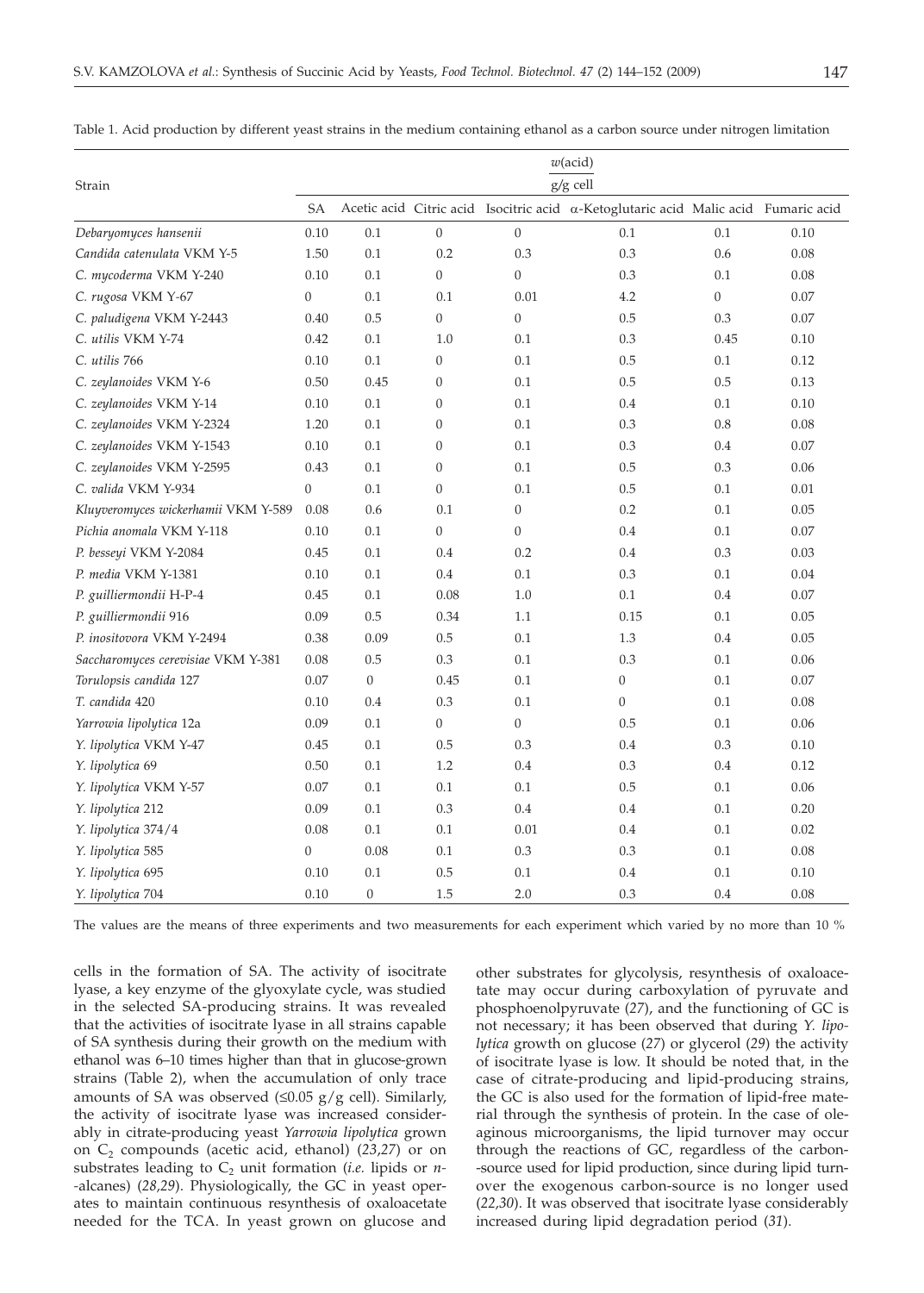

**Fig. 1.** Possible metabolic pathways of SA production from ethanol by aerobic yeasts

ADH – NAD-dependent alcohol dehydrogenase; AlDH – NAD- -dependent aldehyde dehydrogenase; ACS – acetyl-CoA synthase; CS – citrate synthase; AH – aconitate hydratase; NAD-IDH – NAD-dependent isocitrate dehydrogenase; KGDH  $- \alpha$ -ketoglutarate dehydrogenase; IL – isocitrate lyase, MS – malate synthase; SDH – succinate dehydrogenase; FU – fumarase; MDH – malate dehydrogenase

Two strains, *Candida zeylanoides* VKM Y-2324 and *Candida catenulata* VKM Y-5 (syn. *Candida brumptii*), which display the highest SA production (1.2 and 1.5 g/g cell, respectively), were chosen for further studies.

## *Determination of optimal conditions for the growth of Candida catenulata and C. zeylanoides*

In the first series of experiments, the effect of ethanol concentration in the medium on the growth of selected SA-producing yeast strains was studied. The application of ethanol as a growth substrate shows certain difficulties in the cultivation of microorganisms due to its toxicity. High concentrations of ethanol affected the functioning of enzyme systems, inhibited cell growth and, in some cases, disrupted microbial cells. However, yeast cultivation in ethanol-containing medium under nitrogen limitation implies the excess of ethanol in the medium. That is why the study of cell resistance to ethanol is of great importance.

Yeasts *C. catenulata* and *C*. *zeylanoides* were cultivated at different ethanol concentrations (from 0.2 to 24.0 g/L). The data about the dependence of maximum specific growth rates  $(\mu_{\text{max}})$  of both yeast strains on ethanol concentration in the media are shown in Fig. 2. Yeast *C. catenulata* had the highest values of  $\mu_{\text{max}}$  (0.15–0.18 h<sup>-1</sup>) at the ethanol concentrations of  $0.2-0.8$  g/L. In the case of *C. zeylanoides*, the highest values of  $\mu_{\text{max}}$  (0.339–0.345) h<sup>-1</sup>) were revealed at the ethanol concentrations from 0.2 to 2.4  $g/L$ . At the ethanol concentrations above 4  $g/L$ , specific growth rates of these strains decreased considerably. For comparison, optimal concentration of ethanol for the growth of CA-producing yeast *Yarrowia lipolytica* was 2.5 g/L (*32*). Based on the obtained results, in further experiments, pulsed additions of ethanol into the medium for cultivation of *C. catenulata* and *C. zeylanoides* did not exceed 1.0 and 3.0  $g/L$ , respectively.

It is known that yeasts grown in ethanol-containing media are characterized by increased requirements for zinc ions (*23*,*33*) since the first reaction of ethanol oxidation is catalyzed by zinc-containing enzyme, NAD-dependent alcohol dehydrogenase (EC 1.1.1.1).

The effect of zinc concentration on the yeast growth was studied within the range of 0.01–259 mg/L. Taking into account that the physiological effect of trace ele-

|                              |          | Ethanol                   | Glucose    |                           |  |
|------------------------------|----------|---------------------------|------------|---------------------------|--|
| <b>Strains</b>               | w(SA)    | Isocitrate lyase activity | w(SA)      | Isocitrate lyase activity |  |
|                              | g/g cell | U/mg protein              | $g/g$ cell | U/mg protein              |  |
| Candida catenulata VKM Y-5   | 1.50     | $0.640 \pm 0.100$         | 0.05       | $0.036 \pm 0.006$         |  |
| C. paludigena VKM Y-2443     | 0.40     | $0.211 \pm 0.085$         | 0.01       | $0.020 \pm 0.010$         |  |
| C. utilis VKM Y-74           | 0.42     | $0.423 \pm 0.090$         | 0.02       | $0.019 \pm 0.005$         |  |
| C. zeylanoides VKM Y-6       | 0.50     | $0.650 \pm 0.120$         | 0.01       | $0.050 \pm 0.008$         |  |
| C. zeylanoides VKM Y-2324    | 1.20     | $0.727 \pm 0.130$         | 0.05       | $0.040 \pm 0.008$         |  |
| C. zeylanoides VKM Y-2595    | 0.43     | $0.560 \pm 0.120$         | 0.02       | $0.030 \pm 0.010$         |  |
| Pichia besseyi VKM Y-2084    | 0.45     | $0.706 \pm 0.145$         | 0.01       | $0.087 \pm 0.012$         |  |
| P. guilliermondii H-P-4      | 0.45     | $0.803 \pm 0.100$         | 0.01       | $0.078 \pm 0.01$          |  |
| P. inositovora VKM Y-2494    | 0.38     | $0.700 \pm 0.100$         | 0.01       | $0.078 \pm 0.015$         |  |
| Yarrowia lipolytica VKM Y-47 | 0.45     | $0.475 \pm 0.125$         | 0.02       | $0.030 \pm 0.010$         |  |
| Y. lipolytica 69             | 0.50     | $0.500 \pm 0.087$         | 0.02       | $0.028 \pm 0.011$         |  |

Table 2. SA production and isocitrate lyase activity in the yeast cultivated with ethanol or glucose as a carbon source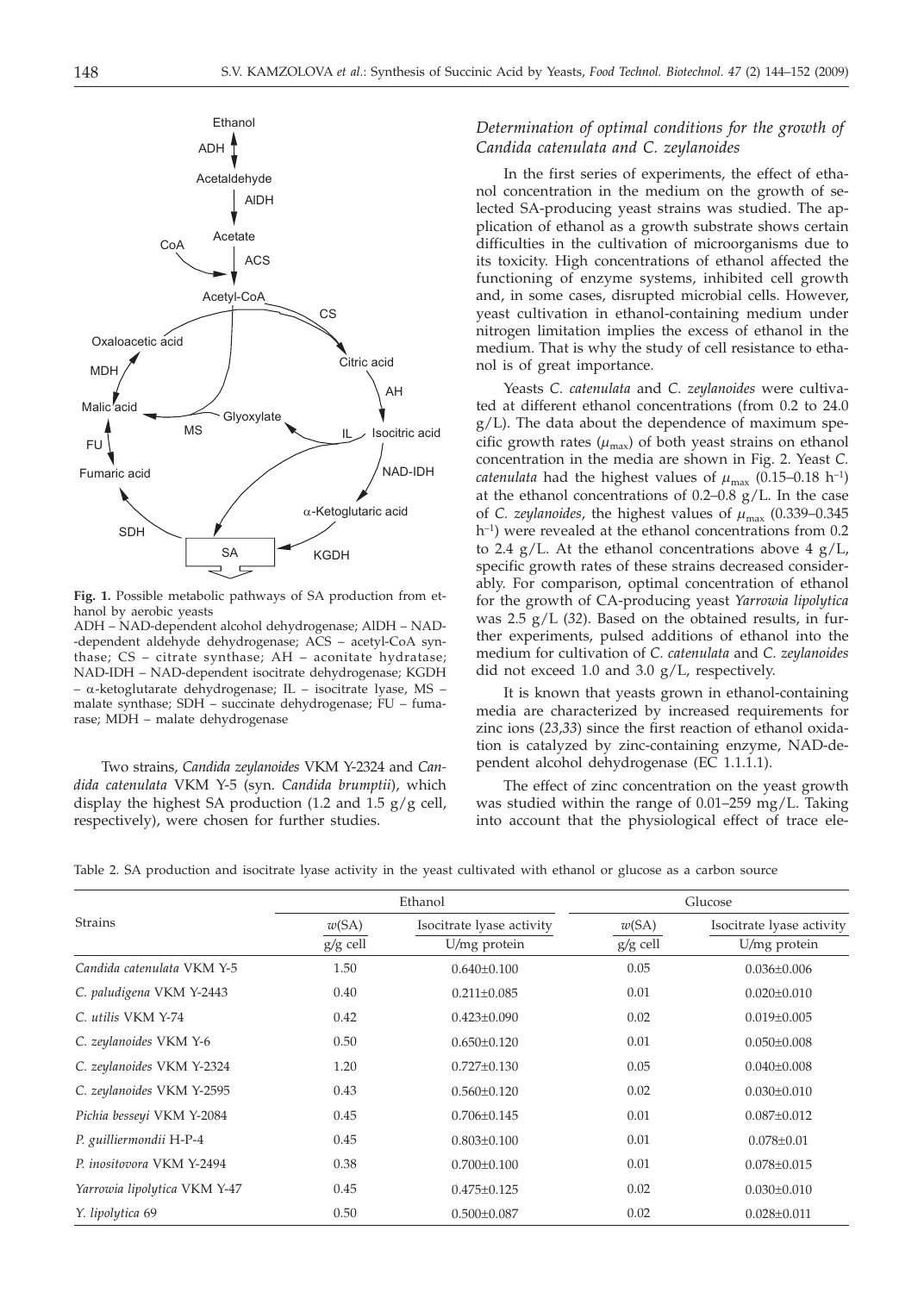

Fig. 2. Maximum specific growth rates of (O) *C. catenulata* and () *C. zeylanoides* as a function of ethanol concentration in the media

ments is established by their intracellular concentration rather than by their supply in the medium (*33*), the yeast growth was presented as the function of intracellular zinc content. It was revealed that the growth of *C.* zeylanoides was limited at mass fraction of Zn<sup>2+</sup> of 0.02 mg/g. Based on literature data (*23*), it can be suggested that zinc limitation of cell growth was due to the limitation of Zn-dependent alcohol dehydrogenase, which resulted in an imbalance between alcohol dehydrogenase and aldehyde dehydrogenase activities, and hence in a decrease in acetyl-CoA supply, the main precursor of the TCA cycle intermediates, which is involved in the generation of energy. Biomass of *C. zeylanoides* was maximal at the mass fraction of  $Zn^{2+}$  of 0.4 mg/g and decreased twofold at the mass fraction of  $Zn^{2+}$  of over 26 mg/g. At the same time, the mass fraction of  $\text{Zn}^{2+}$  of 26 mg/g was optimal for the growth of *C. catenulata.* These findings indicate that zinc ions are of great importance for yeast growth on ethanol and their optimal concentrations are specific for individual yeast species.

It is known that when microorganisms are cultivated under growth limitation conditions, there is a direct correlation between the concentration of limiting component in the medium and the cell density (*34*). To study the cell requirements for nitrogen, the yeast *C. catenulata* was cultivated in flasks in the media with different concentrations of ammonium sulphate, which was the growth-limiting component. The obtained linear correlation between the concentration of ammonium sulphate in the medium and the biomass level (Fig. 3) allowed us to calculate the concentration of ammonium sulphate in the medium required to obtain desirable biomass amount by using the following equation of linear regression:

$$
Y=4.35X+0.67
$$

where  $Y$  is the biomass  $(g/L)$ , and  $X$  is the concentration of ammonium sulphate in the medium  $(g/L)$ .



**Fig. 3.** The effect of ammonium sulphate concentration in the medium on the accumulation of *C. catenulata* biomass under nitrogen-limiting conditions

Taking into account the results obtained in flask experiments, a batch cultivation of *C. catenulata* and *C. zeylanoides* was performed in a 10-litre fermentor with an operating volume of 5 L under high aeration ( $pO<sub>2</sub>=80$  % of air saturation) and at the constant pH=(5.5±0.1). The applied medium differed from the Reader medium in the increased content of  $ZnSO_4.6H_2O$  (2.678 g/L for C. *catenulata* and 0.033 g/L for *C. zeylanoides*). Concentration of ammonium sulphate for yeast cultivation was 6  $g/L$  to obtain a biomass of 20  $g/L$ . Pulsed additions of ethanol into the medium for cultivation of *C. catenulata* and *C. zeylanoides* did not exceed 1.0 and 3.0 g/L, respectively.

## *Biosynthesis of succinic acid by C. catenulata and C. zeylanoides cultivated in ethanol-containing media in a fermentor*

Time courses of yeast growth, ammonium consumption, and SA synthesis are shown in Fig. 4. By the end of growth phase, biomass of *C*. *catenulata* and *C. zeylanoides* reached up to 20 g/L. According to Eq. 3, the expected biomass in a fermentor should be  $26.8 \text{ g/L}$ , whereas the cultivation of both strains in the the medium containing 6 g/L of ammonium sulphate resulted in the formation of only 20 g/L of cells. A possible explanation of this discrepancy may be the fact that the medium dilution in a fermentor was rather high due to the addition of a large volume of KOH solution for maintaining the constant pH value during the growth of cells and SA production.

Intense excretion of SA was observed in the stationary phase and reached 5.2 g/L in *C*. *Catenulata* and 9.4 g/L in *C. zeylanoides* in 68 h of cultivation. As compared to literature data, the SA production by hydrocarbon- -grown yeasts was 23.6 g/L in the mutant strain *C. brumptii* IFO 0731 in 9 days of cultivation (*12*).

Our data on the efficiency of the growth and SA synthesis by *C*. *catenulata* and *C. zeylanoides* are given in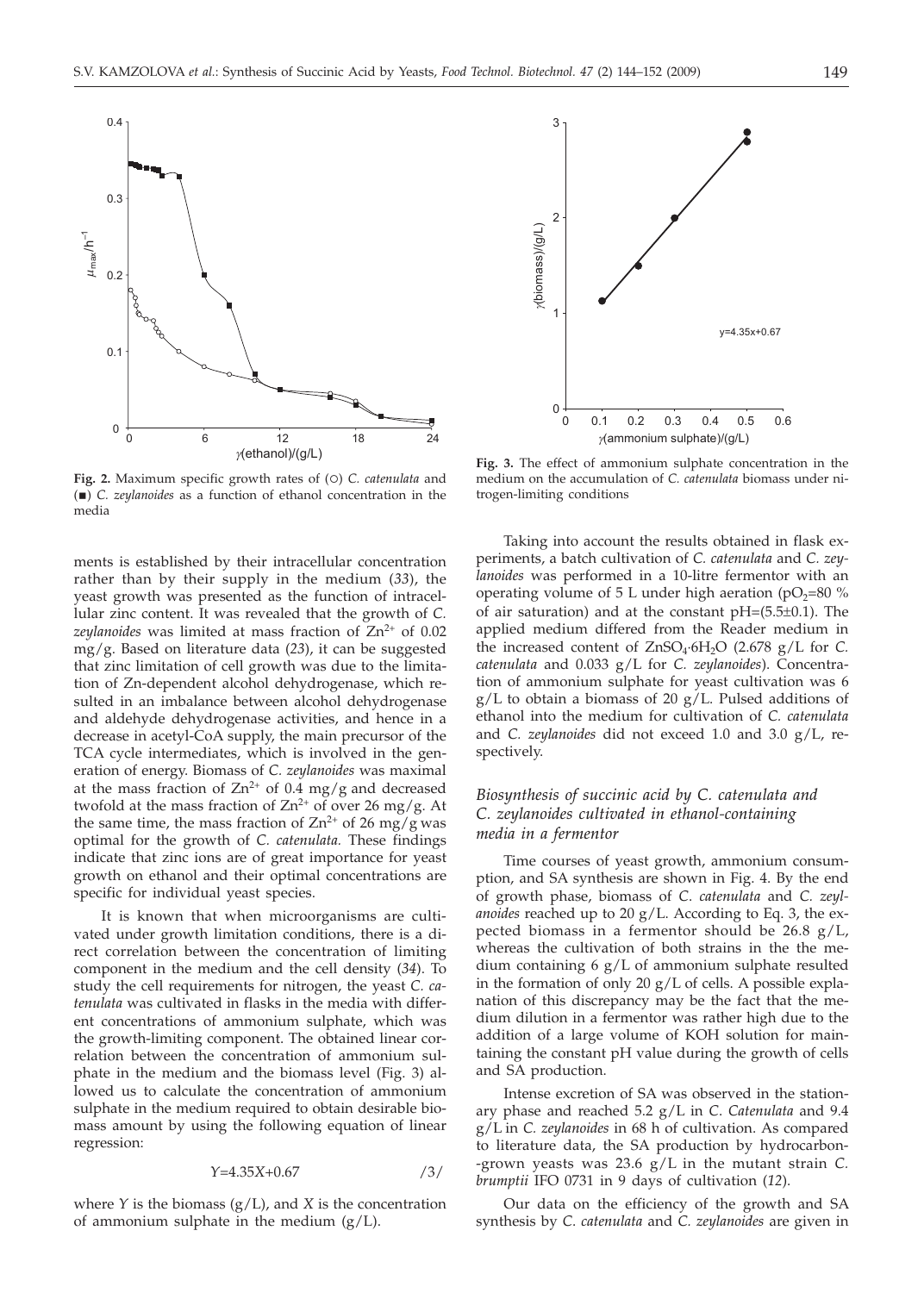

**Fig. 4.** Time courses of  $(\bullet)$  growth,  $(\bullet)$  ammonium consumption, and (O) SA synthesis by (a) *C. catenulata* and (b) *C. zeylanoides*

Table 3. The mass cell yield  $(Y_{X/S})$  was 67 % in *C. catenulata* and 63 % in *C. zeylanoides*. The maximum specific growth rate  $(\mu_{\text{max}})$  calculated from the linear segment in the semilogarithmic plot of the growth curve amounted to  $0.16$  h<sup>-1</sup> for *C*. *catenulata* and  $0.31$  h<sup>-1</sup> for *C*. *zeylanoides*; these values are comparable with literature data obtained with ethanol-grown *Y. lipolytica*, a producer of citric acid (*32*).

As seen from Table 3, in both strains the excreted by-products included malic acid as the major component, and <sup>a</sup>-ketoglutaric and *threo*-D(S)-(+)-isocitric acids as minor components. It should be noted that *C. catenulata* and *C. zeylanoides* produced SA and malic acid ap-

Table 3. Growth parameters and organic acid production by *C. catenulata* and *C. zeylanoides*

| Parameters                                | C. catenulata | C. zeylanoides |
|-------------------------------------------|---------------|----------------|
| $Y_{X/S}/\%$                              | 67.0          | 63.0           |
| $\mu_{\rm max}/h^{-1}$                    | 0.16          | 0.31           |
| $\gamma$ (succinic acid)/(g/L)            | 5.2           | 9.4            |
| $\gamma$ (malic acid)/(g/L)               | 4.0           | 8.8            |
| $\gamma$ (threo-D(S)-(+)-isocitric)/(g/L) | 1.0           | 1.7            |
| $\gamma(\alpha$ -ketoglutaric acid)/(g/L) | 1.3           | 0.8            |
| $Y_{SA}/\%$                               | 32.6          | 39.0           |
| $\eta_{\mathrm{SA}}$ /%                   | 14.8          | 17.8           |

The values are the means of three experiments and two measurements for each experiment which varied by no more than 10 %

proximately at the same level, which is indicative of a high activity of the GC.

The SA mass yield  $(Y_{SA})$  was 32.6 % for *C. catenulata* and 39.0 % for *C. zeylanoides*. According to literature data, the value of  $Y_{SA}$  in *C. brumptii* IFO 0731 grown in *n*-paraffin-containing medium was 67 % (*14*).

However, since carbon substrates are characterized by different energy capacities, it is inappropriate to compare the SA mass yields from different substrates. It is more correct to compare the energy yields of SA  $(\eta_{SA})$  in different strains.

The value of  $\eta_{SA}$  estimates a fraction of energy content of the substrate (ethanol), which is incorporated into SA, and it was calculated on the basis of mass and energy balance theory (*17,18*). Quantities that characterize mass and energy balance of cell metabolism are based on the generalized unit of reductivity, 'redoxon', which is an electron that can be transferred to oxygen; a former variant of this unit was available electron (*18*). By definition, energy yield of the product is a fraction of the total amount of substrate redoxons (available electrons), which is incorporated into the product.

The value of  $\eta_{SA}$  was calculated using elementary composition of SA and ethanol:

$$
\eta_{SA} = (\gamma_{SA} \delta_{SA})/(\gamma_S \delta_S) Y_{SA} \tag{4/}
$$

where  $\delta_S$  and  $\delta_{SA}$  are mass fractions of carbon in ethanol (S) and succinic acid (SA),  $\gamma_S$  and  $\gamma_{SA}$  are reductance degrees, the number of redoxons per 1 carbon atom in ethanol (S) and succinic acid (SA), respectively.

For the substance (individual compound or a mixture) having the elementary composition calculated per atom of carbon of  $CH_pO_nN_q$ , the reductance degree ( $\gamma$ ) was calculated as follows:

$$
\gamma = 4 + p - 2n - 3q \tag{5/}
$$

where the number of equivalents of available electrons (redoxons) is 4 for carbon, 1 for hydrogen, –2 for oxygen, and –3 for nitrogen (*17,18*).

The elementary composition of SA is  $C_4H_6O_4$  or  $CH_{6/4}O$  after the calculation per 1 carbon atom, from which the reductance degree  $(\gamma_{SA})$  is 4+1.5–2=3.5. The mass fraction of carbon in the molecule of SA  $(\delta_{SA})$  is 0.406. Therefore, the value of  $\gamma_{SA}\delta_{SA}$  is 1.42. Correspondingly, the value of  $\chi_S \delta_S$  for ethanol is 3.12. Thus, the energy yield of SA from ethanol can be calculated as  $(1.42/3.12)$ <sup>2</sup><sub>SA</sub>. Therefore, the values of  $\eta_{SA}$  were 14.8 and 17.8 % for *C*. *catenulata* and *C. zeylanoides,* respectively. To compare, the value of  $\eta_{SA}$  for hydrocarbon--grown *C. brumptii* IFO 0731 was calculated on the basis of the data presented in the literature (*12*). Taking into account that the value of  $\gamma_{SA}\delta_{SA}$  comprised 1.42 and the value of  $\gamma_S \delta_S$  for *n*-paraffin, which contained mainly  $C_{16}$ - $C_{18}$  alkanes, averaged to 5.1, the value of  $\eta_{SA}$  for hydrocarbon-grown *C. brumptii* IFO 0731 was calculated as  $(1.42/5.1)\cdot 67=18.7$  %. Thus, the value of  $\eta_{SA}$  for ethanol-grown strain *C. zeylanoides* (17.8 %) was comparable with that obtained by hydrocarbon-grown *C. brumptii* IFO 0731. Energy capacity of the compounds (*Q*) can be calculated from their elementary composition, since the heat evolved per equivalent of available electrons transferred to oxygen was shown to be about 112.97 kJ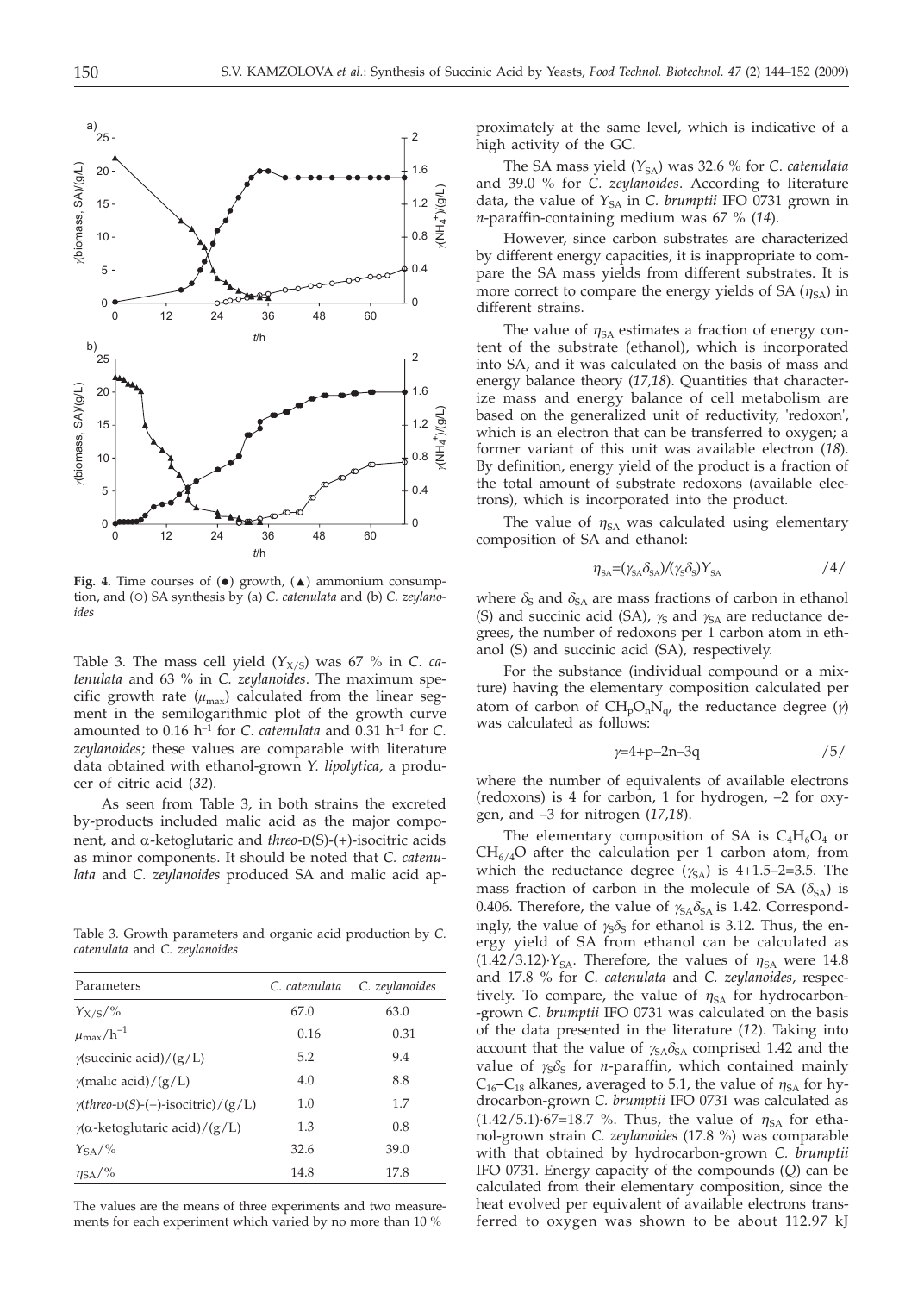(*18*,*35*). The calculated energy capacities of ethanol, glucose, and hydrocarbons comprise about 29, 15, and 48 kJ/g, respectively. Thus, it can be stated that the maximum theoretically possible mass yield of SA  $(Y_{SA})$  from ethanol should be almost twofold higher than that from glucose and about 1.6 times lower than that from hydrocarbons.

## **Conclusions**

To conclude, the studied yeast strains *C. catenulata* and *C. zeylanoides* grown aerobically in ethanol-containing media produced SA up to 5.6 and 9.4 g/L, respectively. The SA mass yield  $(Y_{SA})$  was 32.6 and 39.0 % for *C. catenulata* and *C. zeylanoides*, respectively. It can be assumed that physiological and genetic manipulations undertaken to reduce the synthesis of by-products would increase the SA production by the yeast strains.

#### *Acknowledgement*

We gratefully acknowledge financial support from the Russian Foundation for Basic Research (Grant no. 09-04-00809-a).

#### **References**

- *1.* J.G. Zeikus, M.K. Jain, P.E. Elankovan, Biotechnology of succinic acid production and markets for derived industrial products, *Appl. Microbiol. Biotechnol. 51* (1999) 545– 552.
- *2.* T.M. Carole, J. Pellegrino, M.D. Paster, Opportunities in the industrial biobased products industry, *Appl. Biochem. Biotechnol. 115* (2004) 871–885.
- *3.* N.I. Fedotcheva, A.P. Sokolov, M.N. Kondrashova, Nonenzymatic formation of succinate under oxidative stress, *Free Radic. Biol. Med. 41* (2006) 56–64.
- *4.* R. Datta, Process for the production of succinic acid by anaerobic fermentation. *US patent 5,143,833* (1992).
- *5.* M.V. Guettler, M.K. Jain, D. Rumbler, Method for making succinic acid, bacterial variants for use in process and methods for obtaining variants. *US patent 5573931* (1996).
- *6.* N.S. Samuelov, R. Datta, M.K. Jain, J.G. Zeikus, Whey fermentation by *Anaerobiospirillum succiniciproducens* for production of a succinate-based animal feed additive, *Appl. Environ. Microbiol. 65* (1999) 2260–2263.
- *7.* P.C. Lee, W.G. Lee, S.Y. Lee, H.N. Chang, Y.K. Chang, Fermentative production of succinic acid from glucose and corn steep liquor by *Anaerobiospirillum succiniciproducens*, *Biotechnol. Bioprocess Eng. 5* (2000) 379–381.
- *8.* M.V. Guettler, D. Rumler, M.K. Jain, *Actinobacillus succinogenes* sp. nov., a novel succinic-acid-producing strain from the bovine rumen, *Int. J. Syst. Bacteriol. 49* (1999) 207–216.
- *9.* H. Lin, G.N. Bennet, K.Y. San, Fed-batch culture of a metabolically engineered *Escherichia coli* strain designed for high-level succinate production and yield under aerobic conditions, *Biotechnol. Bioeng. 90* (2005) 775–779.
- *10.* H. Wu, Z.M. Li, L. Zhou, Q. Ye, Improved succinic acid production in the anaerobic culture of an *Escherichia coli pflB ldhA* double mutant as a result of enhanced anaplerotic activities in the preceding aerobic culture, *Appl. Environ. Microbiol. 73* (2007) 7837–7843.
- *11.* G.N. Vemuri, M.A. Eiteman, E. Altman, Effects of growth mode and pyruvate carboxylase on succinic acid production by metabolically engineered strains of *Escherichia coli, Appl. Environ. Microbiol. 68* (2002) 1715–1727.
- *12.* Y. Arikawa, T. Kuroyanagi, M. Shimosaka, H. Muratsubaki, K. Enomoto, R. Kodaira, M. Okazaki, Effect of gene disruptions of the TCA cycle on the production of succinic acid in *Saccharomyces cerevisiae*, *J. Biosci. Bioeng. 87* (1999) 28–36.
- *13.* M. Gallmetzer, J. Meraner, W. Burgstaller, Succinate synthesis and excretion by *Penicillium simplicissimum* under aerobic and anaerobic conditions, *FEMS Microbiol. Lett. 210* (2002) 221–225.
- *14.* M. Sato, T. Nakahara, K. Yamada, Fermentative production of succinic acid from *n*-paraffin by *Candida brumptii* IFO 0731, *Agr. Biol. Chem. 36* (1972) 1969–1974.
- *15.* R.D. Mandeva, I.T. Ermakova, A.B. Lozinov, Metabolite excretion by yeasts of the genus *Candida* in media lacking sources N, P, S, or Mg and having different carbon sources, *Mikrobiologiya* (Moscow), *50* (1981) 62–68 (in Russian).
- *16.* P.R. Burkholder, J. McVeigh, D. Moyer, Studies on some growth factors of yeasts, *J. Bacteriol. 48* (1944) 385–391.
- *17.* I.G. Minkevich, Mass-energy balance for microbial product synthesis – Biochemical and cultural aspects, *Biotechnol. Bioeng. 25* (1983) 1267–1293.
- *18.* L.E. Erickson, I.G. Minkevich, V.K. Eroshin, Application of mass and energy balance regularities in fermentation, *Biotechnol. Bioeng. 67* (2000) 748–774.
- *19.* G.H. Dixon, H.L. Kornberg, Assay methods for key enzymes of the glyoxylate cycle, *Biochem. J. 72* (1959) 3P.
- *20.* M.M. Bradford, A rapid and sensitive method for the quantitation of microgram quantities of protein utilizing the principle of protein-dye binding, *Anal. Biochem. 72* (1976) 248–254.
- *21.* E. Kim, Effect of thiamine on the by-products formation by *Yarrowia lipolytica, Biotechnol. Bioprocess. Eng. 4* (1999) 185–188.
- *22.* S. Papanikolaou, S. Sarantou, M. Komaitis, G. Aggelis, Repression of reserve lipid turnover in *Cunninghamella echinulata* and *Mortierella isabellina* cultivated in multiple-limited media, *J. Appl. Microbiol. 97* (2004) 867–875.
- *23.* T.V. Finogenova, S.V. Kamzolova, E.G. Dedyukhina, N.V. Shishkanova, A.P. Il'chenko, I.G. Morgunov, O.G. Chernyavskaya, A.P. Sokolov, Biosynthesis of citric and isocitric acids from ethanol by mutant *Yarrowia lipolytica* N 1 under continuous cultivation, *Appl. Microbiol. Biotechnol. 59* (2002) 493–500.
- *24.* I.G. Morgunov, N.Y. Solodovnikova, A.A. Sharyshev, S.V. Kamzolova, T.V. Finogenova, Regulation of NAD(+)-dependent isocitrate dehydrogenase in the citrate producing yeast *Yarrowia lipolytica*, *Biochemistry* (Moscow), *69* (2004) 1391–1398.
- *25.* G. Barth, W. Künkel, Alcohol dehydrogenase (ADH) in yeast. II. NAD<sup>+</sup>- and NADP<sup>+</sup>-dependent alcohol dehydrogenases in *Saccharomycopsis lipolytica*, *Z. Allg. Mikrobiol. 19* (1979) 381–390.
- *26.* G. Barth, C. Gaillardin: *Yarrowia lipolytica*. In: *Non Conventional Yeasts in Biotechnology*: *A Handbook*, K. Wolf (Ed.), Springer-Verlag, Berlin, Germany (1996) pp. 313–388.
- *27.* I.T. Ermakova, N.V. Shishkanova, O.F. Melnikova, T.V. Finogenova, Properties of *Candida lipolytica* mutants with the modified glyoxylate cycle and their ability to produce citric and isocitric acid. I. Physiological, biochemical and cytological characteristics of mutants grown on glucose or hexadecane, *Appl. Microbiol. Biotechnol. 23* (1986) 372–377.
- *28.* T.V. Finogenova, N.V. Shishkanova, I.T. Ermakova, I.A. Kataeva, Properties of *Candida lipolytica* mutans with modified glyoxylate cycle and their ability to produce citric and isocitric acid. II. Synthesis of citric and isocitric acid by *C. lipolytica* mutants and peculiarities of their enzyme systems, *Appl. Microbiol. Biotechnol. 23* (1986) 378–383.